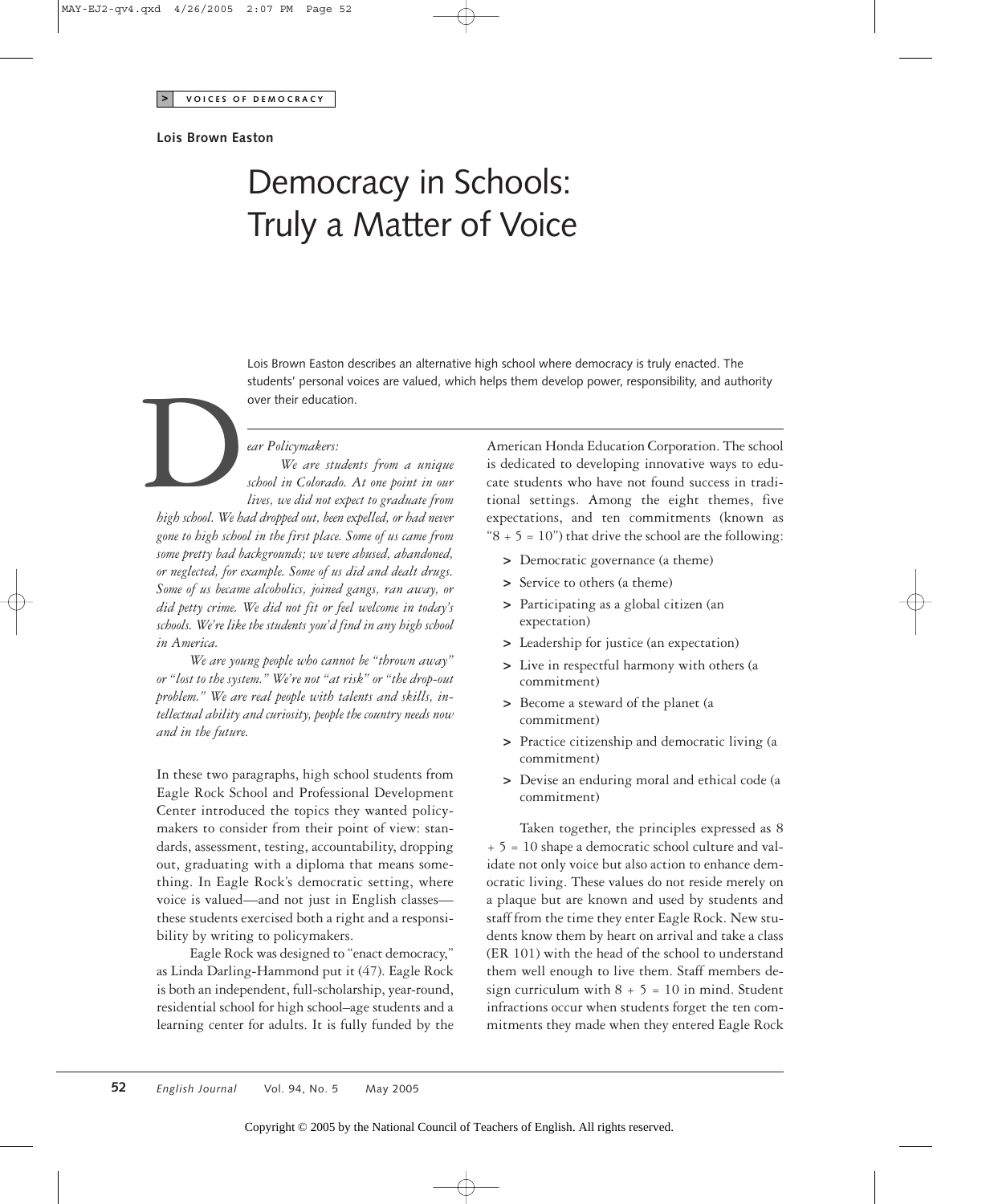and are dealt with according to the student's history at Eagle Rock and how the student has handled the transgression. Students and staff use the language of  $8 + 5 = 10$  to create the hospitable learning community that is Eagle Rock. They sometimes express the values of  $8 + 5 = 10$  through pithy sayings such as "You have no right to have no opinion," and "Leave this place better than you found it," or "Find a need and fill it." (For more information about Eagle Rock, visit http://www.eaglerockschool.org.)

## **League of Small Democratic Schools**

It was natural, then, that Eagle Rock align itself with the principles of John I. Goodlad. Eagle Rock is one of the founding schools in the League of Small Democratic Schools started in 2003. Goodlad describes his "Agenda for Education in a Democracy" as including a mission, a set of conditions, and a strategy. The mission of the Agenda consists of four components:

- **1.** "[E]nculturating the young into a social and political democracy";
- **2.** Introducing the young to the human conversation ("[p]roviding access to knowledge for all children and youths");
- **3.** "[P]racticing pedagogical nurturing"; and
- **4.** "[E]nsuring responsible stewardship" of our educational institutions. (Goodlad, Mantle-Bromley, and Goodlad 28–32)

Goodlad envisioned the actualization of these components simultaneously in schools and schools of education through partnerships between higher education and K–12 education. To help both K–12 and college and university educators make his vision a reality, he formed the Institute for Educational Inquiry and the Center for Educational Renewal at the University of Washington; the National Network for Educational Renewal, which has member partnerships in twenty states; and the League. The League assists schools that are "preparing their students for the complex role of citizenry required of a democratic society" (Clark). League schools help each other make the reality of their environments match the vision of a democratic school. Richard W. Clark, officially known as a "chief worrier and consultant" at the Institute for Educational Inquiry, works with

Goodlad on secondary school renewal.<sup>1</sup> Clark devised a set of school-based indicators for the four components of the Agenda to help schools evaluate their application of the mission. Here, for example, are ten of the twenty-five indicators for the first component, "Enculturating the young into a social and political democracy":

- **1.** The school develops students' commitment to the values of liberty, government by consent of the governed, representational government, and one's responsibility for the welfare of all.
- **2.** Students learn to act in a manner that reveals an understanding of the interrelationships among complex organizations and agencies in a modern society.
- **3.** The curriculum includes a strong emphasis on developing students' analytical and reasoning skills.
- **4.** The curriculum emphasizes students' developing their communications skills.
- **5.** The curriculum includes developing students' ability to function effectively in various size decision-making groups.
- **6.** The curriculum develops students' ability to engage in theory-based practice in conflict resolution.
- **7.** The curriculum includes development of students' understanding of the importance of free and open inquiry.
- **8.** Educators skillfully practice collaborative decision making.
- **9.** The school serves as a model that guides students in practicing democratic ideals in the school.
- **10.** Students are encouraged to exercise the democratic right to dissent in accordance with personal conscience. (Clark)

## **How Eagle Rock Is Democratic**

As a League member, Eagle Rock demonstrates its commitment to the Agenda in a variety of ways, with particular emphasis on the development of voice in writing and speaking—something we English teachers know is important. We exult when we encounter a student's unique and powerful voice in an essay. I remember Khalid's essay of explanation,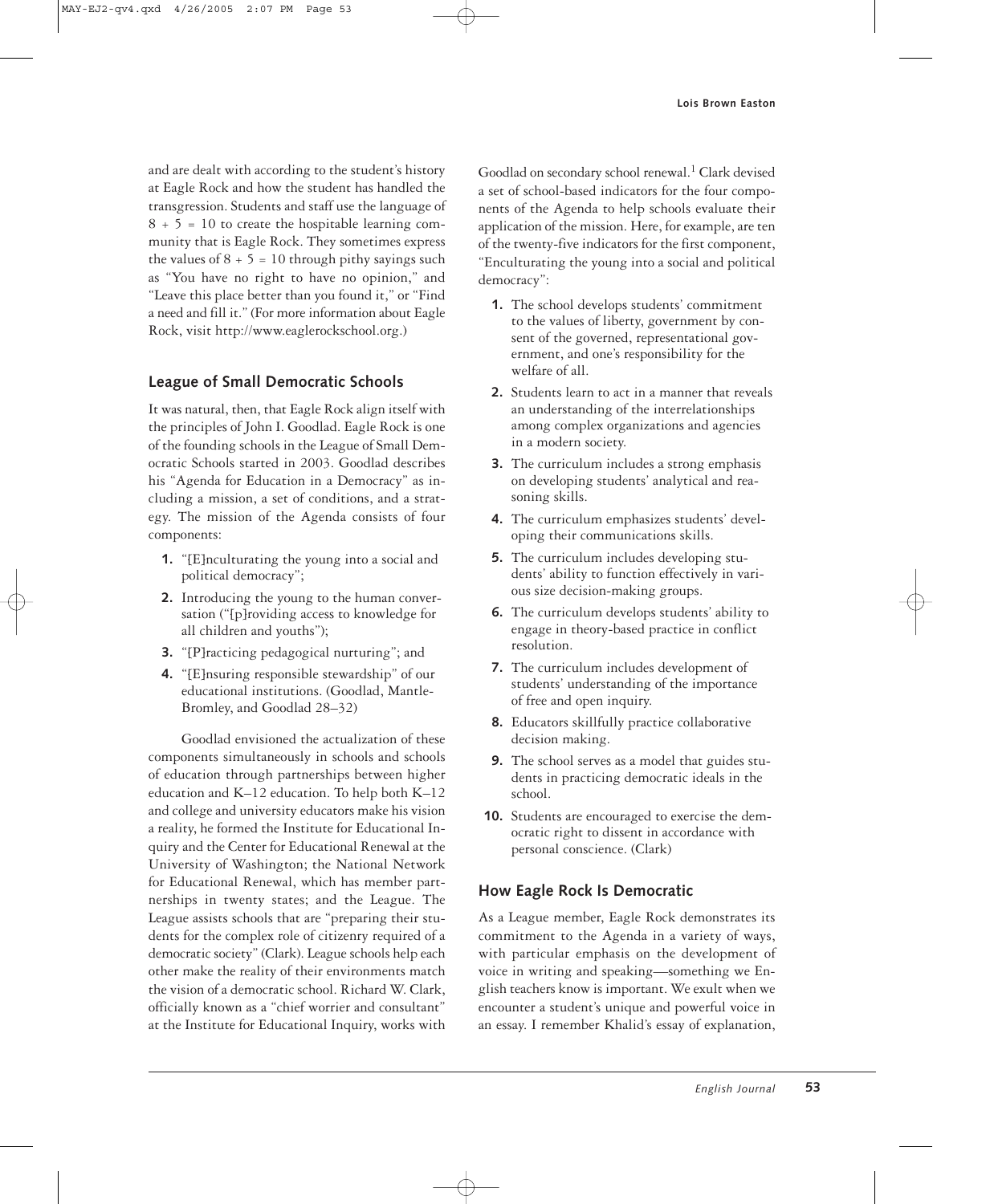"Cars in the 'Hood." Although needing much more work in sentence structure and mechanics, his paper was written as only Khalid could have written it:

> There may be many nice rides in the 'hood but there are some cars that have problems, big problems. Like so, whoa, what a hoopty [junker]! Get in the backseat to get into the front. Open only one door. Oh, definitely, don't play the radio and drive at the same time; your car might overheat from using too many things at once. Literally don't turn on the heater or the air conditioner because it might either burn or freeze the engine to death. Rain? Get a long stick with a squeegee on it, cause you'll be driving and squeegeeing at the same time. Want to stop? Pull the emergency brake and, oh, yeah, put it in park or you might go downhill.

Voice is so important at Eagle Rock that students who helped to create a rubric for essays insisted on this descriptor: "The writer does not come across as anonymous." Khalid's writing is hardly anonymous. (See the sidebar for the other characteristics of good writing that students incorporated into a rubric for an essay of explanation.)

Voice is essential to a democracy. At Eagle Rock, voice represents much more than an antidote



Photograph by Dan Condon, Associate Director of Professional Development, Eagle Rock School.

to anonymity. It represents power to students who have felt powerless in other educational settings. It represents responsibility to students who have not felt responsible for their education (or the education of others). It represents authority for what has previously felt out of students' control: their education.

By design, Eagle Rock provides several ways that students and staff members can have voice.

*Through choice-making.* As is the case with some of the schools in the new League, students choose to come to Eagle Rock and choose to stay. They choose when to graduate (Eagle Rock's system is not timebased). Students choose courses that help them graduate (much as they would if in college). They choose how to learn and how to document their learning in these classes.

*Through mechanisms that create a democratic culture.* Again, like other schools in the League, Eagle Rock operates on a proposal system. Anyone may write and present a proposal. The whole community (students and staff) debates and works on making proposals acceptable to all. Regular all-community meetings (morning Gatherings, for example) bring everyone together daily. Staff create agendas for staff meetings. There are no grade levels, such as sophomore or senior, that create a hierarchy among students.

*Through leadership expectations.* Students meet in Peer Council to determine consequences of many minor infractions, have a say in consequences related to major infractions, and run a Peace Mediation process. Similar processes can be found in elementary and secondary schools elsewhere in the League. Eagle Rock students also attend staff meetings, where they have a voice in how the school is run. They run most of the activities on campus by serving as House (Dormitory) Leaders or KP Leaders or by participating on an Intramural or Morning Exercise Committee, for example. They participate in the hiring process for staff members. They engage with prospective students as mentors and make recommendations about prospective students' readiness to come to Eagle Rock. They also help with decisions related to Second Chance, whereby a student who has left Eagle Rock petitions to return.

Students are expected to participate in the activities of the Professional Development Center. They teach the adults who come to the Center by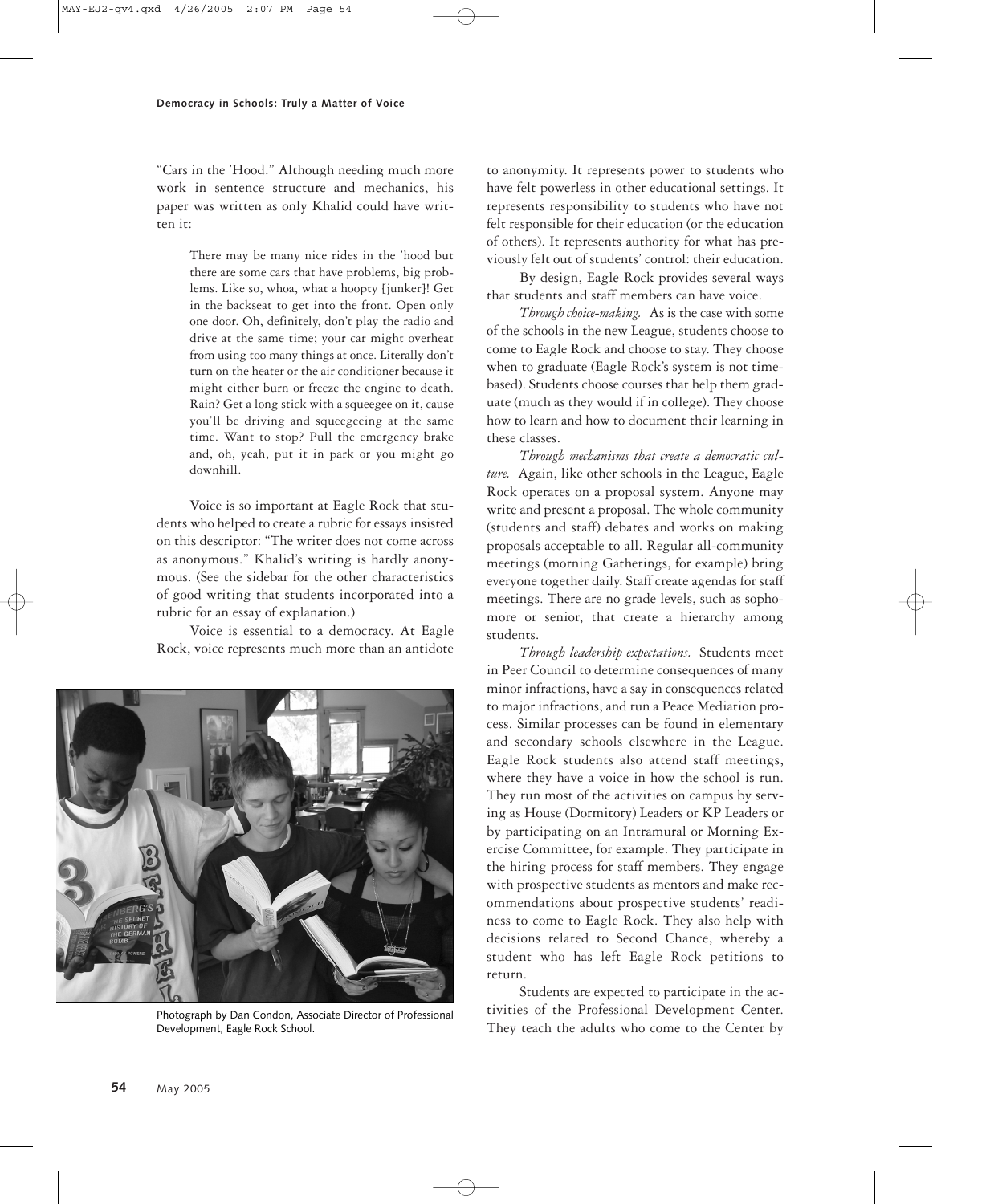## **RUBRIC FOR NONFICTION ESSAY**

Students at Eagle Rock know what to do to graduate—that is, demonstrate mastery of Eagle Rock's requirements, based on the Colorado State Model Content Standards. They also know what mastery looks like because students and staff develop rubrics for each of the performances or documentations. Khalid and fellow students in a writing workshop developed these criteria for a four-point rubric for nonfiction, based on reading a set of published essays. They used the rubric to revise, edit, and proofread their essays. They and their instructors used the rubric to determine if the essays met criteria for mastery.

- **1.** The essay has a point or purpose; the author has something important to say, something honest and authentic, reality as the author knows it.
- **2.** The essay has an internal logic or order that makes it easy for the reader to follow (chronology, sequence, flow).
- **3.** The essay builds bridges from the author's mind to the reader's mind; the author does not assume the reader knows everything he or she is writing about.
- **4.** The essay has strong detail, support, facts, elaboration (fresh, not repetitive). Explanations are clear, direct, straightforward.
- **5.** The essay draws the reader in and invites the reader to think; it is thought-provoking, provides insight; it is unique.
- **6.** The essay has a strong introduction (a gripping first sentence) and a powerful conclusion summarizing the points and clinching the meaning. The title is also strong.
- **7.** The author's voice is strong and personable; the essay does not seem to be written by "anonymous.'
- **8.** The essay is organized into paragraphs, with transitions from paragraph to paragraph.
- **9.** There are few or no errors in spelling, usage, punctuation, capitalization. These errors do not impede understanding.

having the adults shadow them to classes and activities, convening with them in panel discussions and seminars, and by speaking informally to them about what works (and doesn't) at Eagle Rock and in previous settings. They regularly help to make presentations at conferences.

*Through program (curriculum, instruction, and assessment).* Everyone at Eagle Rock is a learner (which is why Eagle Rock is both a school and a professional development center for adults; Easton, *Powerful*). Everyone is also a teacher (which is why students suggest classes and co-teach with instructors). Eagle Rock is a purposefully diverse community, enriched by the wide variety of experiences, skills, and intellect that students and staff bring to the mountains of Colorado. Students are encouraged to discover and build on their learning styles. They document their learning through creative, individually designed exhibitions and demonstrations; three times per year and when they graduate, they create public presentations of learning that attest to their academic and personal growth (Easton, *Other*).

Students know how to graduate from Eagle Rock. They know the curriculum requirements (standards or competencies) and how to demonstrate them through engaging classes that are, in fact, just vehicles for learning, not Eagle Rock's unit of credit. They know what "mastery" looks like (through rubrics) and have some say in creating rubrics. They know that they are expected to find their own meaning in curriculum. They also know that there is no failure (they simply are not ready—yet—to demonstrate mastery), no "markers" such as GPA or class rank that stay with them forever, because there are no grades. They understand that they are in charge of their learning but also know they have great support and wonderful flexibility in deciding how to learn and demonstrate learning.

## Letter to Policymakers (cont.)

*You can ignore us and keep your policies as they are in terms of standards, assessment and accountability, graduation requirements, size, time, curriculum, sorting students according to numbers, etc. Or you can recognize that we are like many high school students. Some drop-out or act-out and get expelled. Many stay in school, however, sitting in the back of the classroom, doing just enough to get by. We wonder what they'll be like as they get older. Will they contribute to making this country great?*

*What's worse is that many students graduate from high school without really engaging themselves as learners. They figure out the system and look good on paper, but they have not really learned how to think, analyze, interpret,*